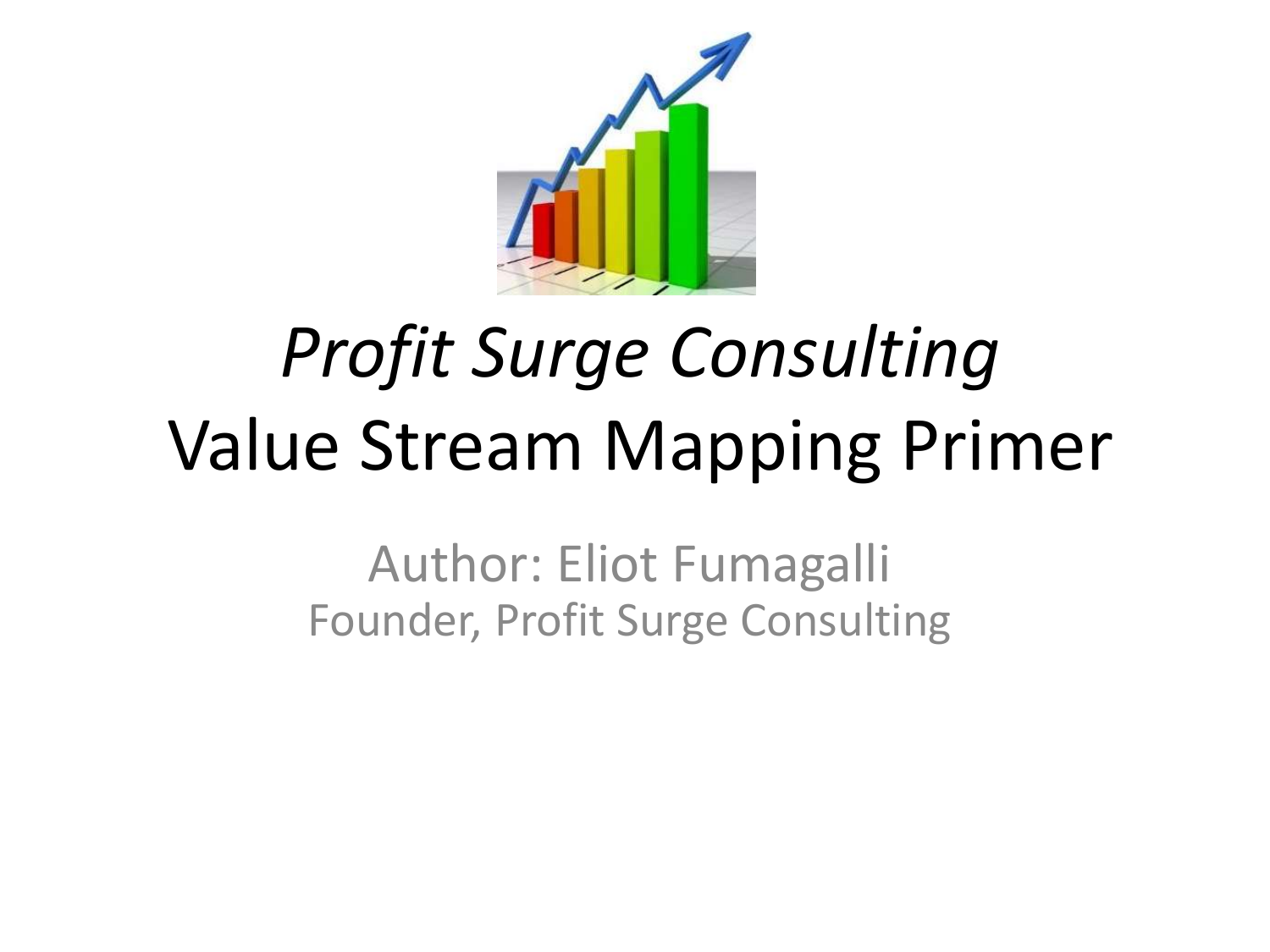

- The following presentation goes over the basics of Value Stream Mapping (VSM).
- This presentation uses an imaginary company called "Occamsrazor" to show how Lean principles and simple mathematics are used to create a VSM that will drive the correct project focus.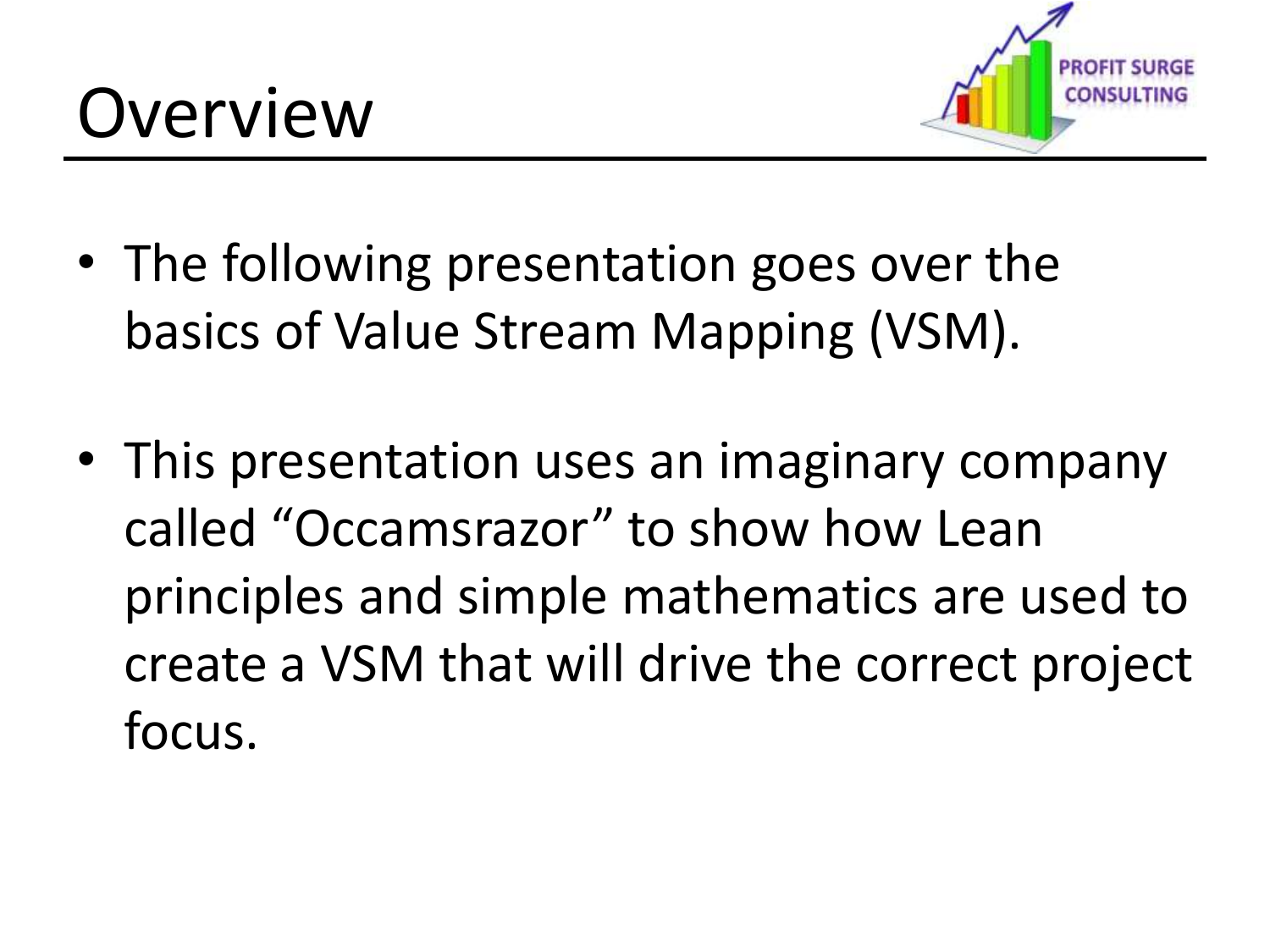

- Occamsrazor is a company that makes the Flimflam and is currently under considerable competitive pressure.
- Until recently they had 100% of their market share in their country (X Kingdom) but five months ago three foreign suppliers started importing and selling their version of the Flimflam into X Kingdom.
- The three foreign suppliers are selling their version of the Flimflam at a lower price and providing them at shorter lead-times than Occamsrazor.
- Occamsrazor has already lost almost 30% of their market share and losing more daily.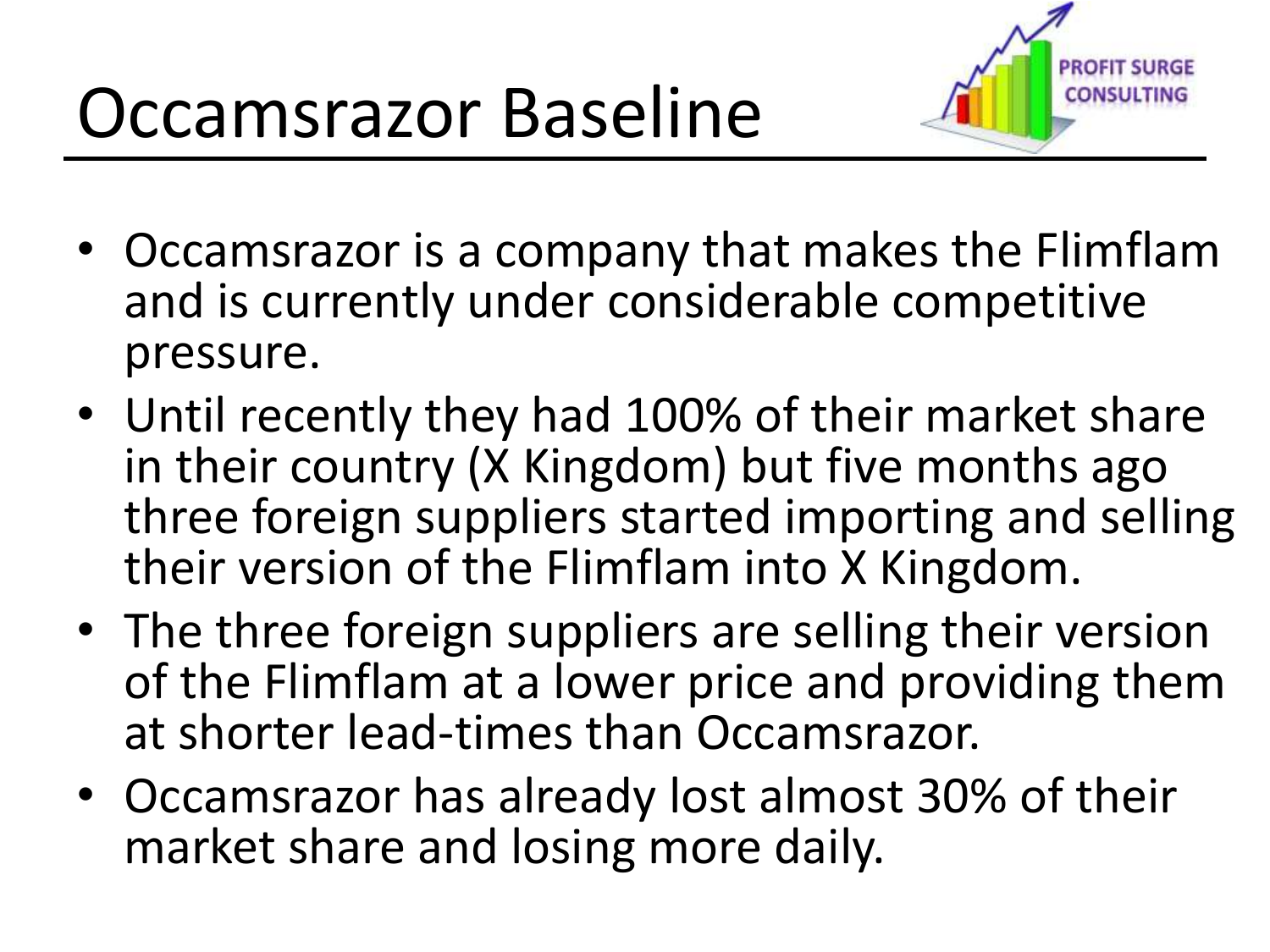

• The owner of Occamsrazor reviewed the competition and determined these baseline metrics:

|                     | <b>FlimFlam</b> |                         |  |
|---------------------|-----------------|-------------------------|--|
|                     | <b>Price</b>    | <b>Lead-Time (Days)</b> |  |
| <b>Occamsrazor</b>  | 36              | 12                      |  |
| <b>Competitor A</b> | 31              | 11                      |  |
| <b>Competitor A</b> | 33              | 12                      |  |
| <b>Competitor A</b> | 35              |                         |  |

- To regain market share the owner of Occamsrazor set these company goals:
	- $\triangleright$  Reduce lead-time to 8 days
	- $\triangleright$  Reduce price to 30
	- $\triangleright$  Maintain profit margin
	- $\triangleright$  Be able to handle total market volume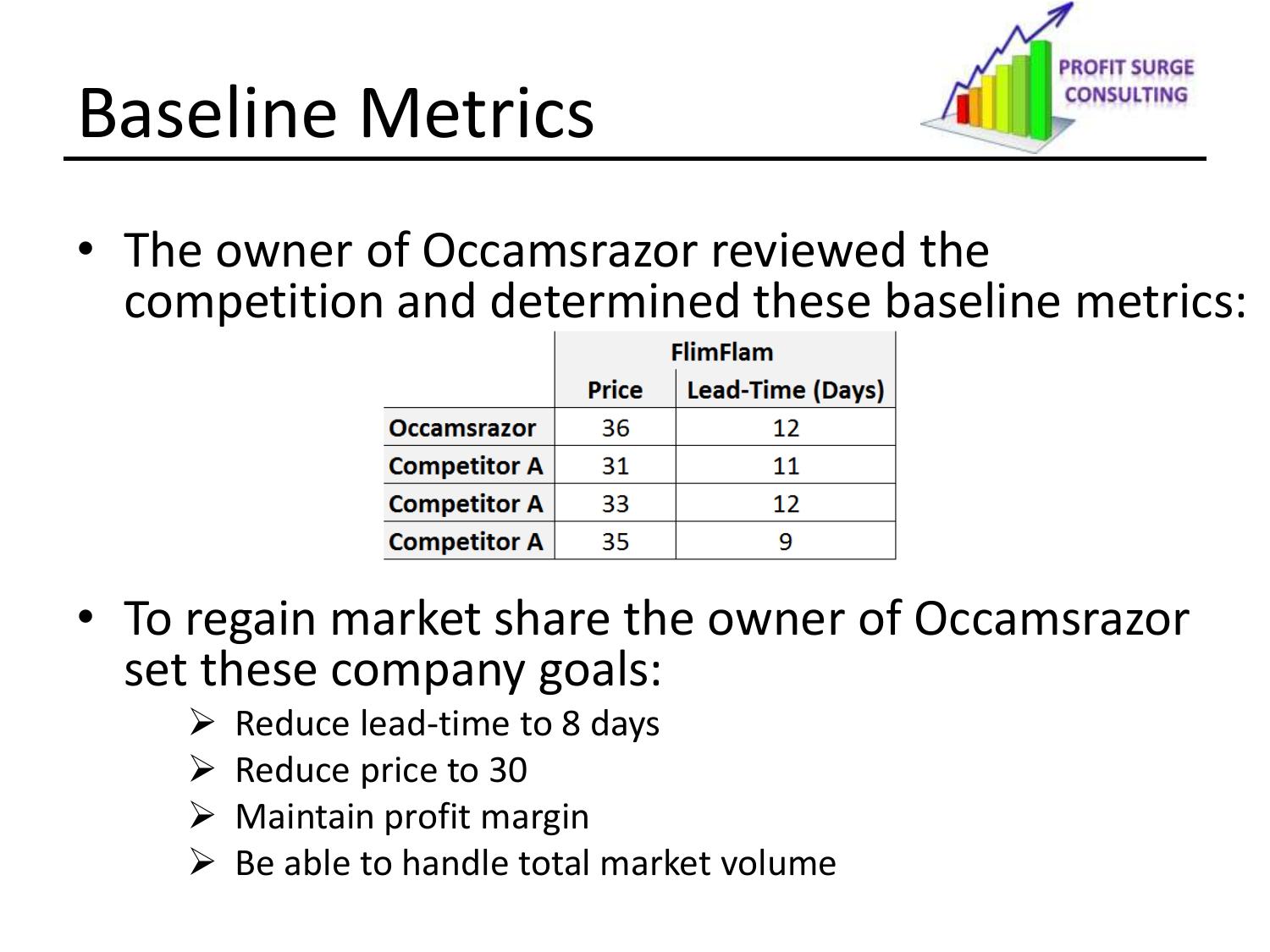

- Occamsrazor hired a Lean consultant to help them review their company and put in place improvement plans.
- Current Flimflam volumes where at 30/day but because Occamsrazor hoped to regain most of their market share they set their goals at the total market of 42/day.
- Occamsrazor's employees work one shift of 8 hours with a lunch break of 1 hour so:
	- Total work time is  $8 1 = 7$  hours or 420 minutes
- Takt time equals the rate at which Occamsrazor is currently creating Flimflams to meet their current customer demands:
	- 420min/30 flimflams = 14 min/flimflam
- Takt time, the rate at which Flimflams would need to be created to meet the total market, would be:
	- 420min/42 flimflams = 10 min/flimflam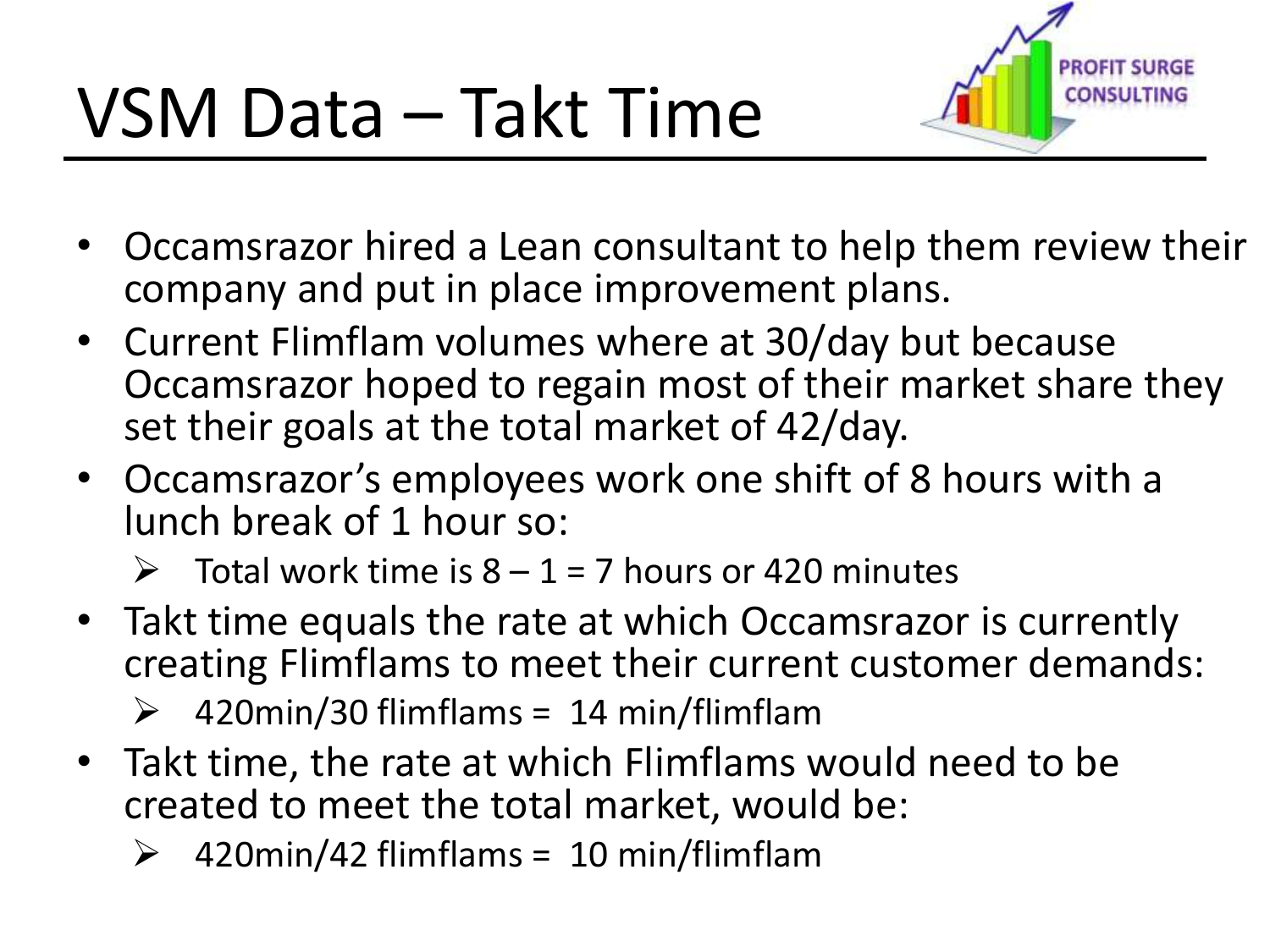

- Occamsrazor has 6 full time employees that make Flimflams.
- Labor cost per employee is 13/hour.
- Material cost per Flimflam is 13.
- The total order rework and scrap rate is 48% (ie Rolling Through-put Yield or RTY=48%).
- Total system WIP is equal to 320 Flimflams.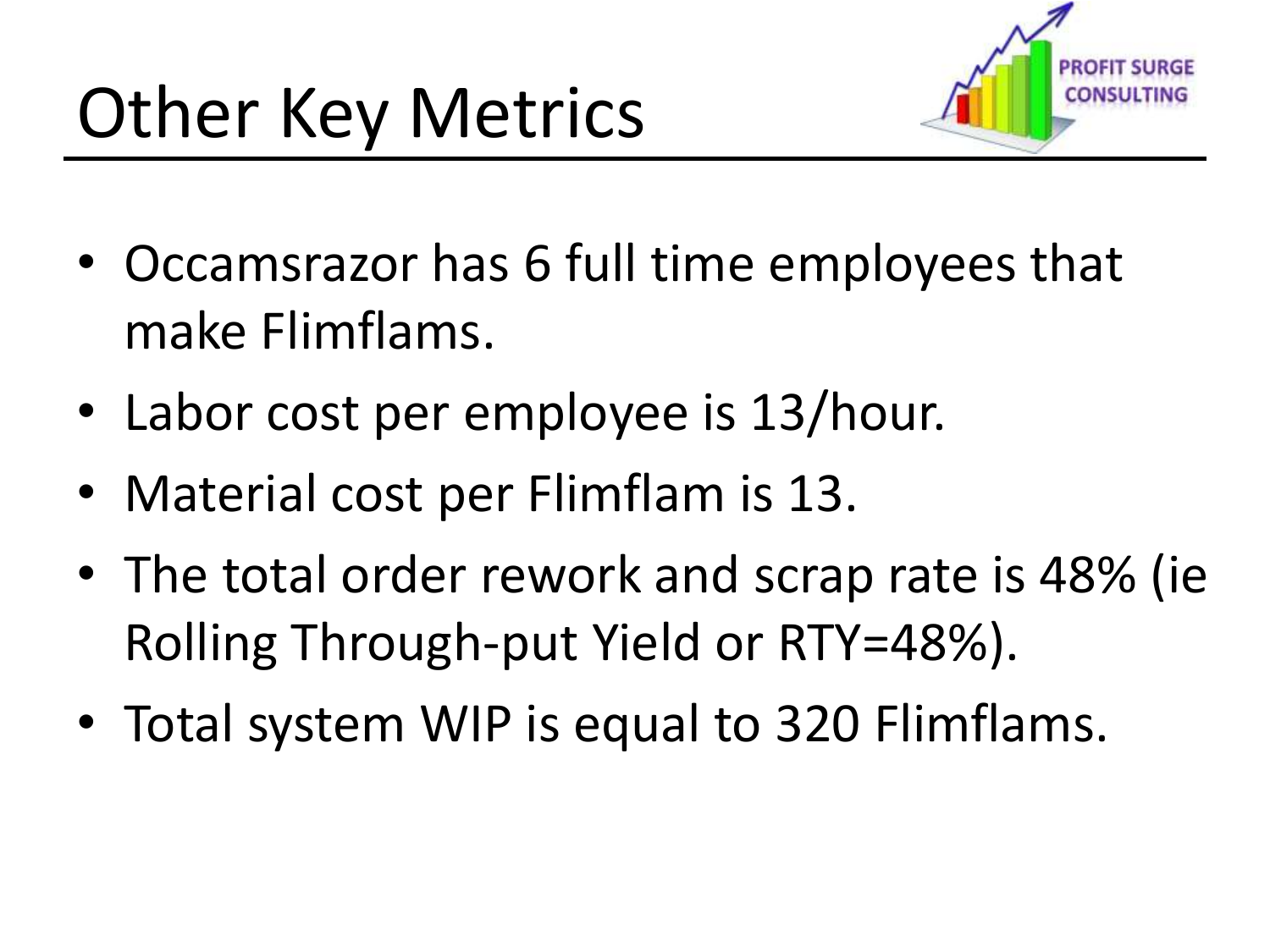

- Before we get started lets take a look at some basics behind making a VSM.
- This project example is intended to show how Lean concepts can be applied in either manufacturing or the office.
- Although each VSM will be unique, as they focus around different company goals and process characteristics, they all have some similarities.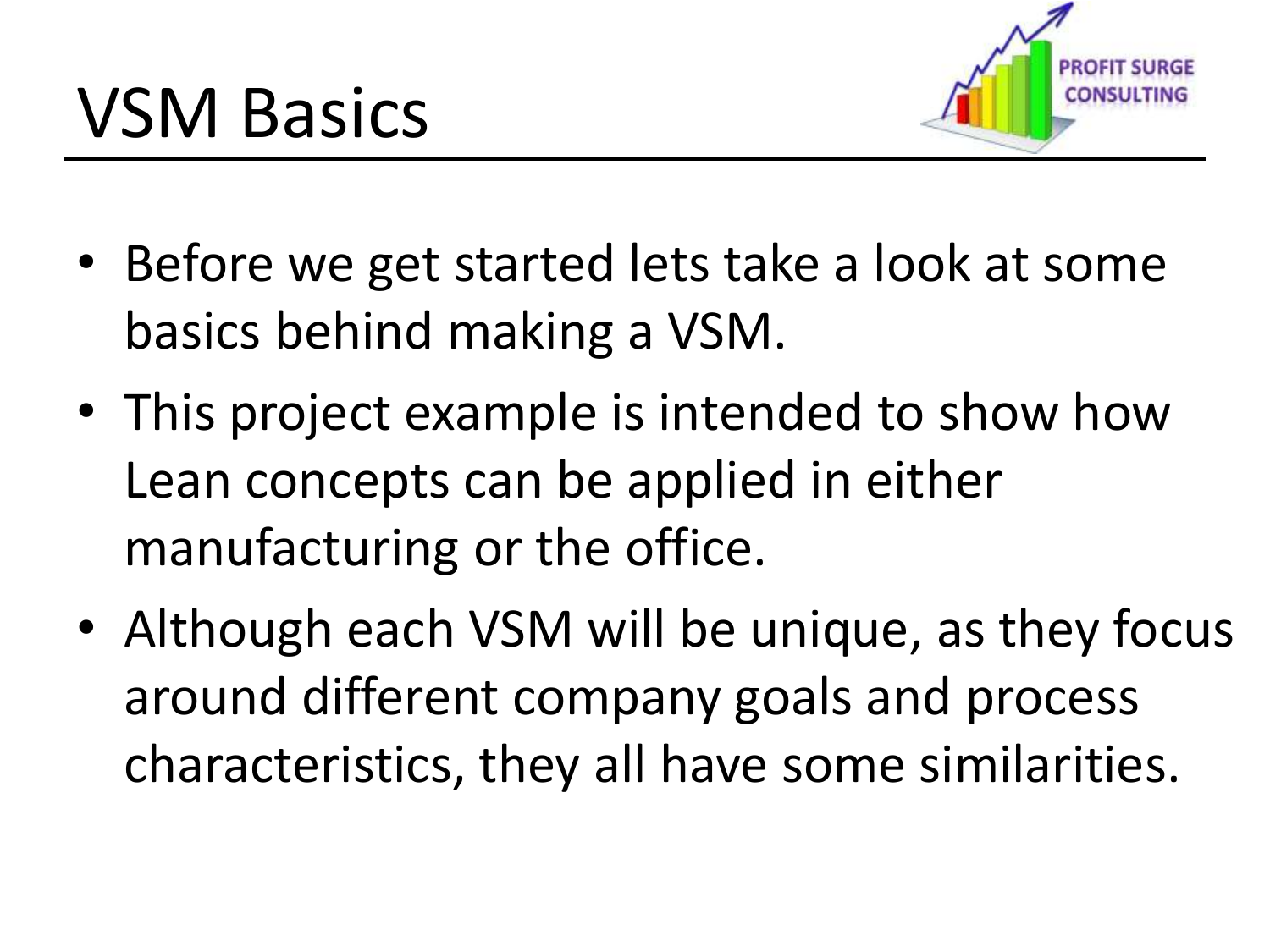## VSM Basics



• A VSM has two key shapes:

### Process step **Queue**

| <b>Process Step Name</b> |     |             |  |  |  |
|--------------------------|-----|-------------|--|--|--|
| <b>Cycle Time</b>        | 4.2 | <b>Mins</b> |  |  |  |
| <b>Resources</b>         | 3   | Qty         |  |  |  |
| PY                       | 68  | ℅           |  |  |  |



| $\sqrt{2}$<br>4.2 | Mins | ∠∪ | Mins |
|-------------------|------|----|------|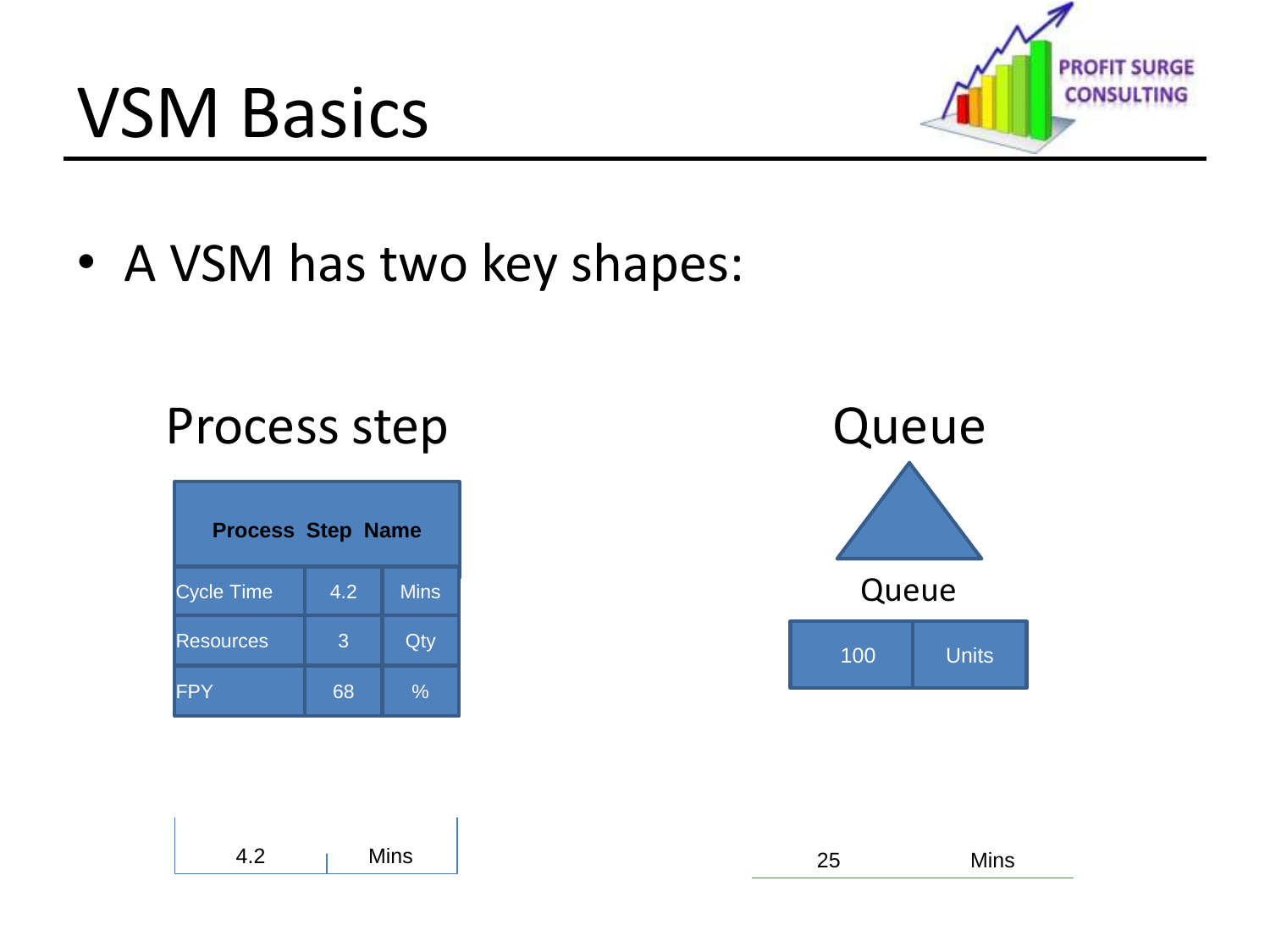## Process Step



• Process step:



### **Key Formula:**

 $\triangleright$  Resources = (Cycle Time)/(Takt Time)x(2-FPY)

The Lean Champion needs to decide what is important for a particular VSM and based on this choose what key metrics to gather under each process step.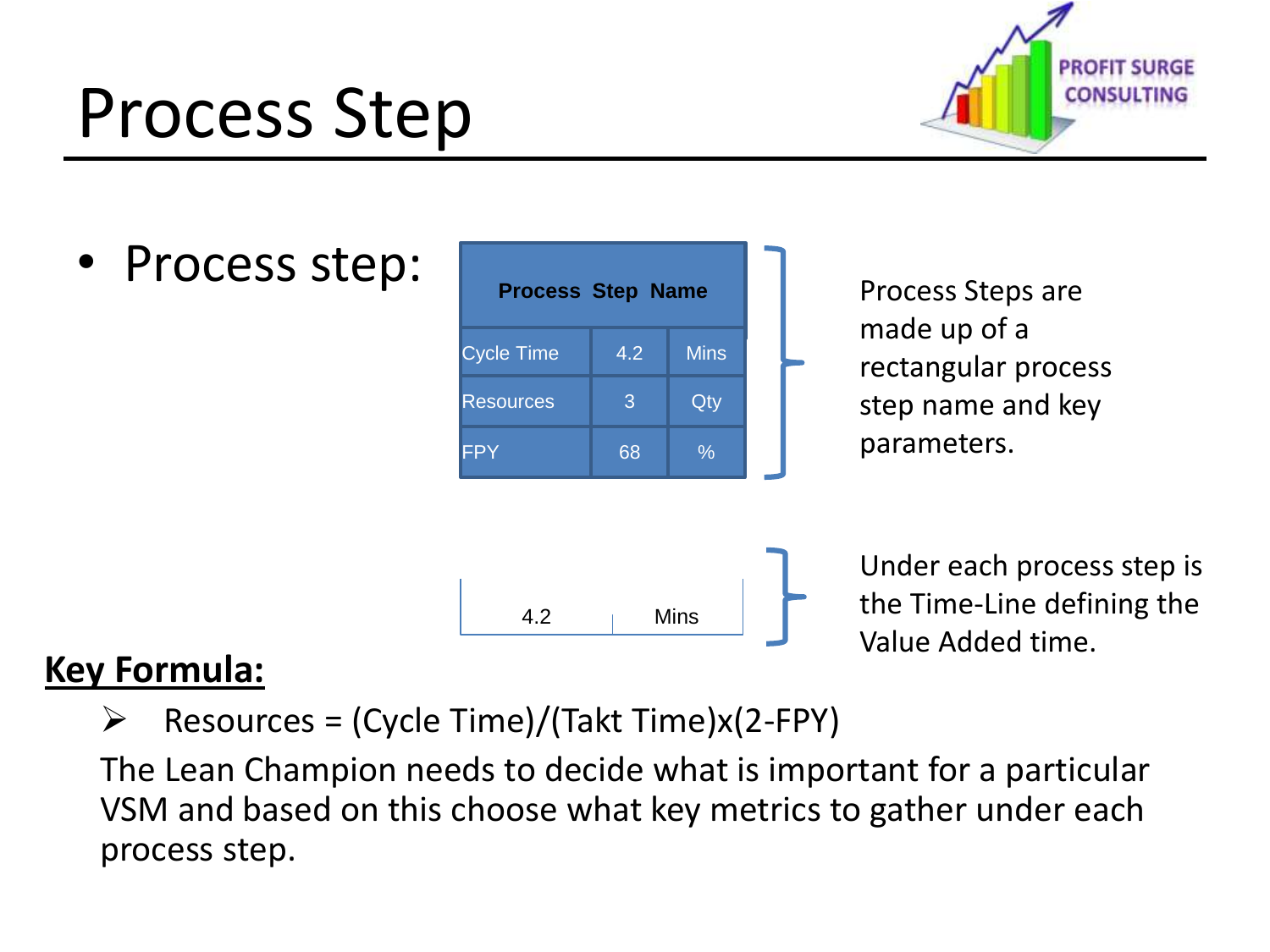## VSM Queue





### **Key Formula:**

 $\triangleright$  Queue Time = (Queue Units)x(Takt Time)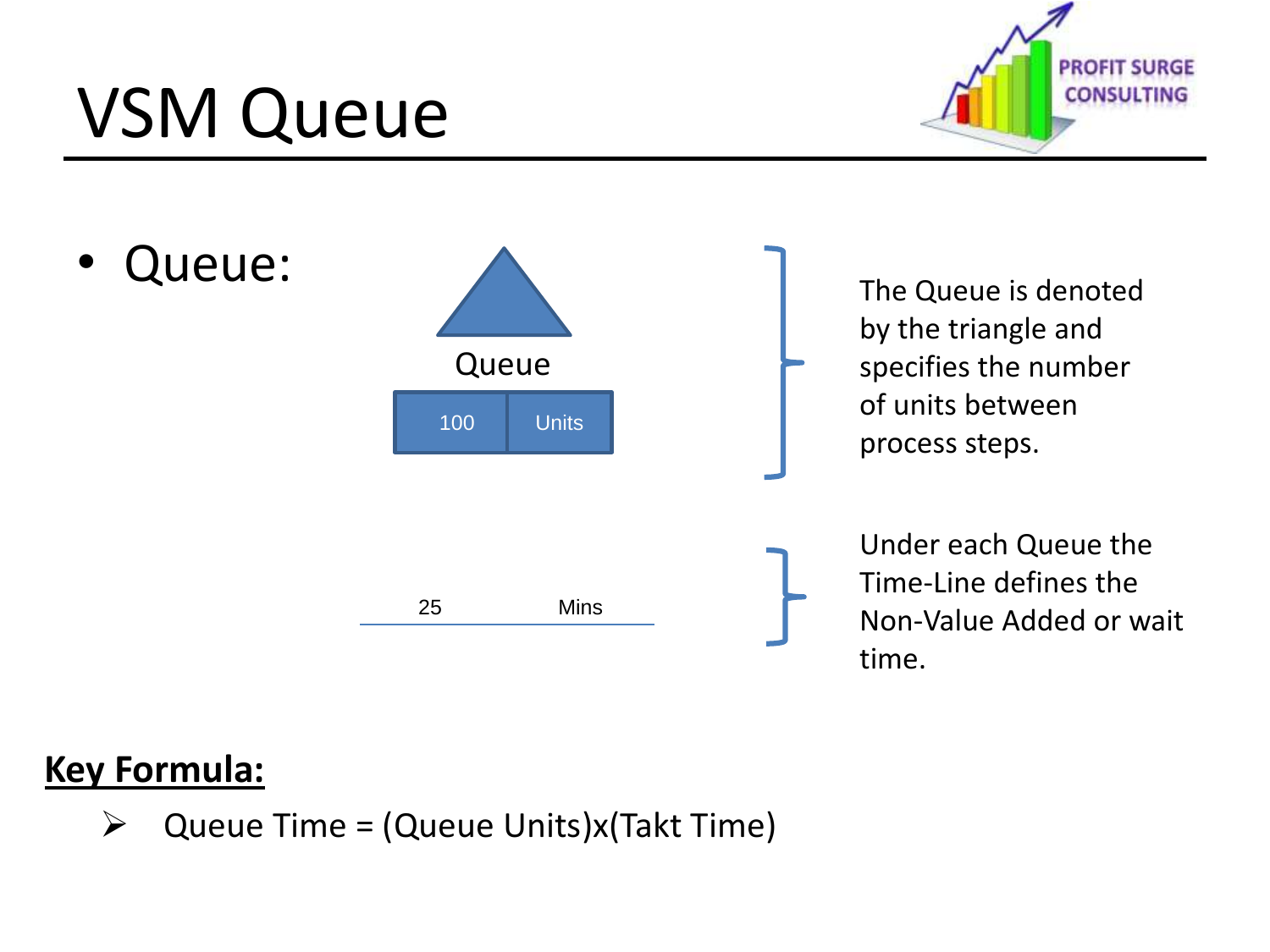

- Next we will see the Current State VSM for Occamsrazor.
- Take some time reviewing this map and note that resources, Work In Process (WIP) and Lead-Time match the current state metrics at Occamsrazor.
- When you make a Current State VSM it takes some skill and time to make sure it matches reality.
- A Current State VSM that does not match the actual current state is useless and must be corrected before proceeding.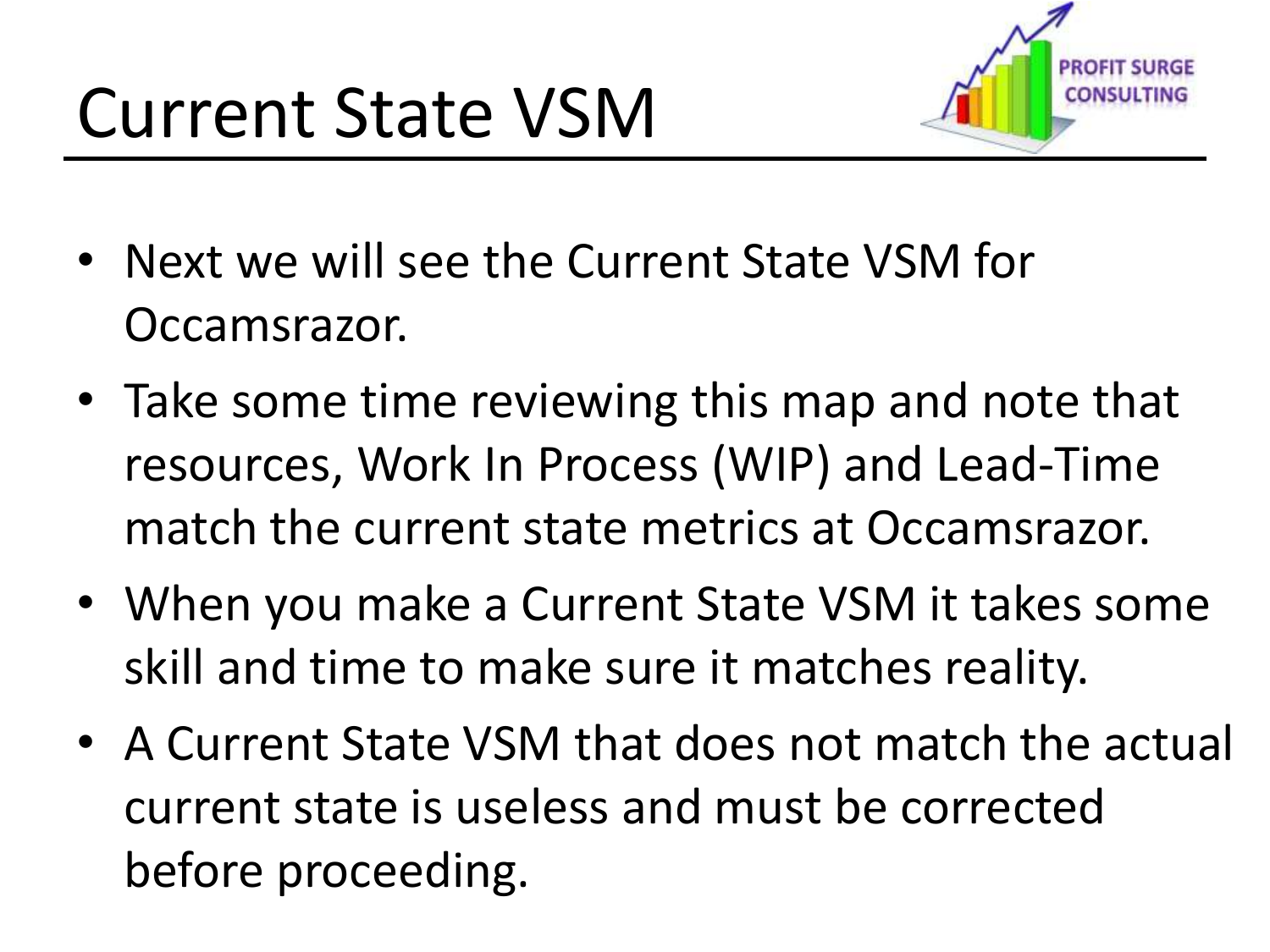

## Current State VSM



#### **Where:**

- $\triangleright$  CT=Cycle Time to make one part at each step.
- $\triangleright$  Shown resources are calculated. Actual Resources:
	- Step  $A = 1$
	- Step  $B = 1$
	- Step  $C = 2$
	- Step  $D = 2$
- $\triangleright$  RTY = FPY A x FPY B x FPY C x FPY D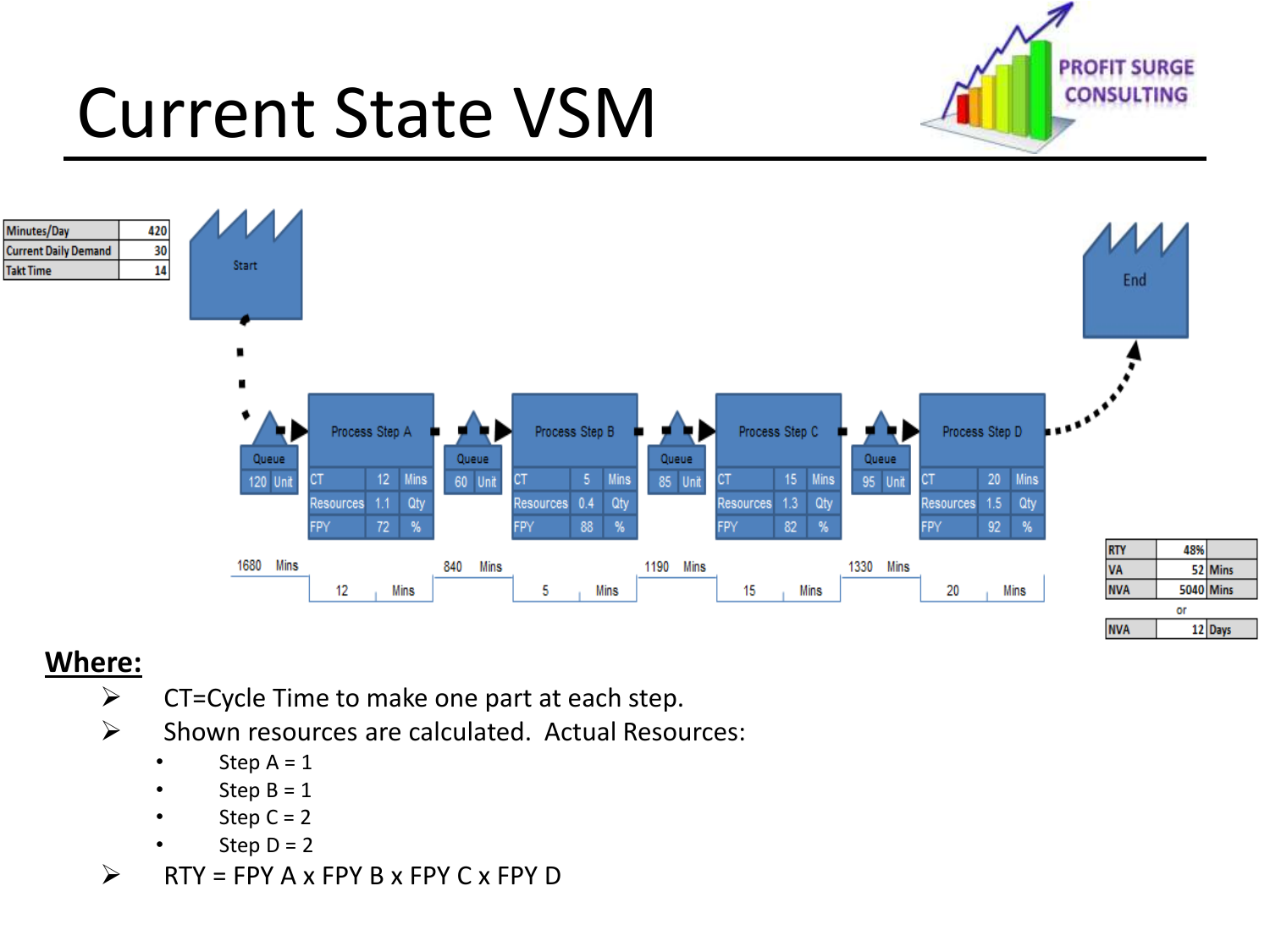

- Process Step *A* has less resources than needed to keep up with demand.
- Discussion with the people on the line show that many times the person from *B* is helping out at *A*.
- The person at *B* does not have the proper training to be working at *A* and is contributing to the low FPY at *A*.
- Process Steps *B, C* and *D* have more resources than needed.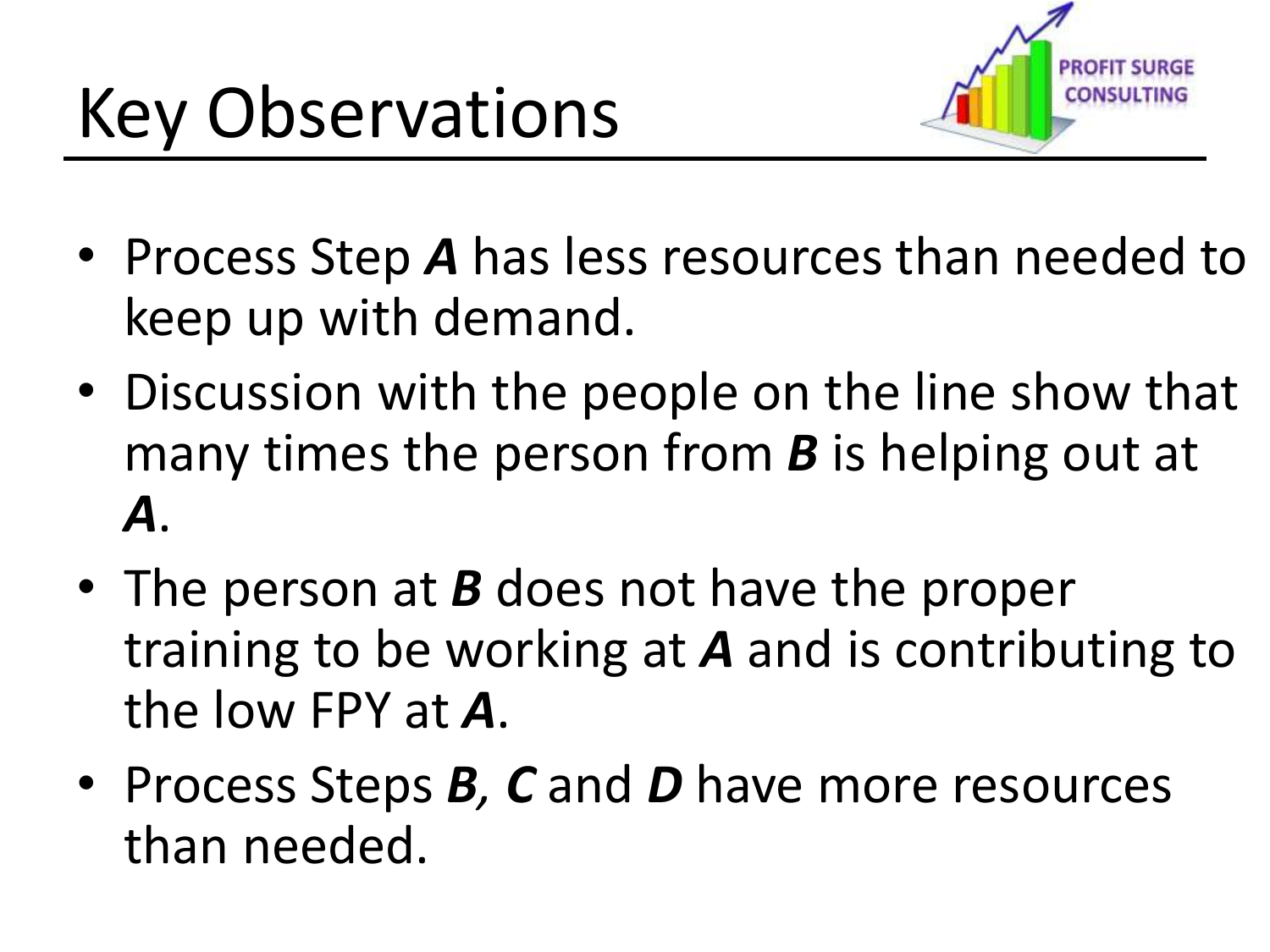

- Labor cost per employee is 13/hour
- With 7 hours per day and 6 resources at 30 Flimflams per day =  $7x6/30 = 1.4$  hours
- Labor cost per Flimflam  $= 1.4 \times 13 = 18.2$
- Material Cost per Flimflam = 13
- Total Cost per Flimflam = 18.2+13=31.2
- This assumes no lost material for scrap or rework
- Profit Margin = (36-31.2)/31.2 = 15%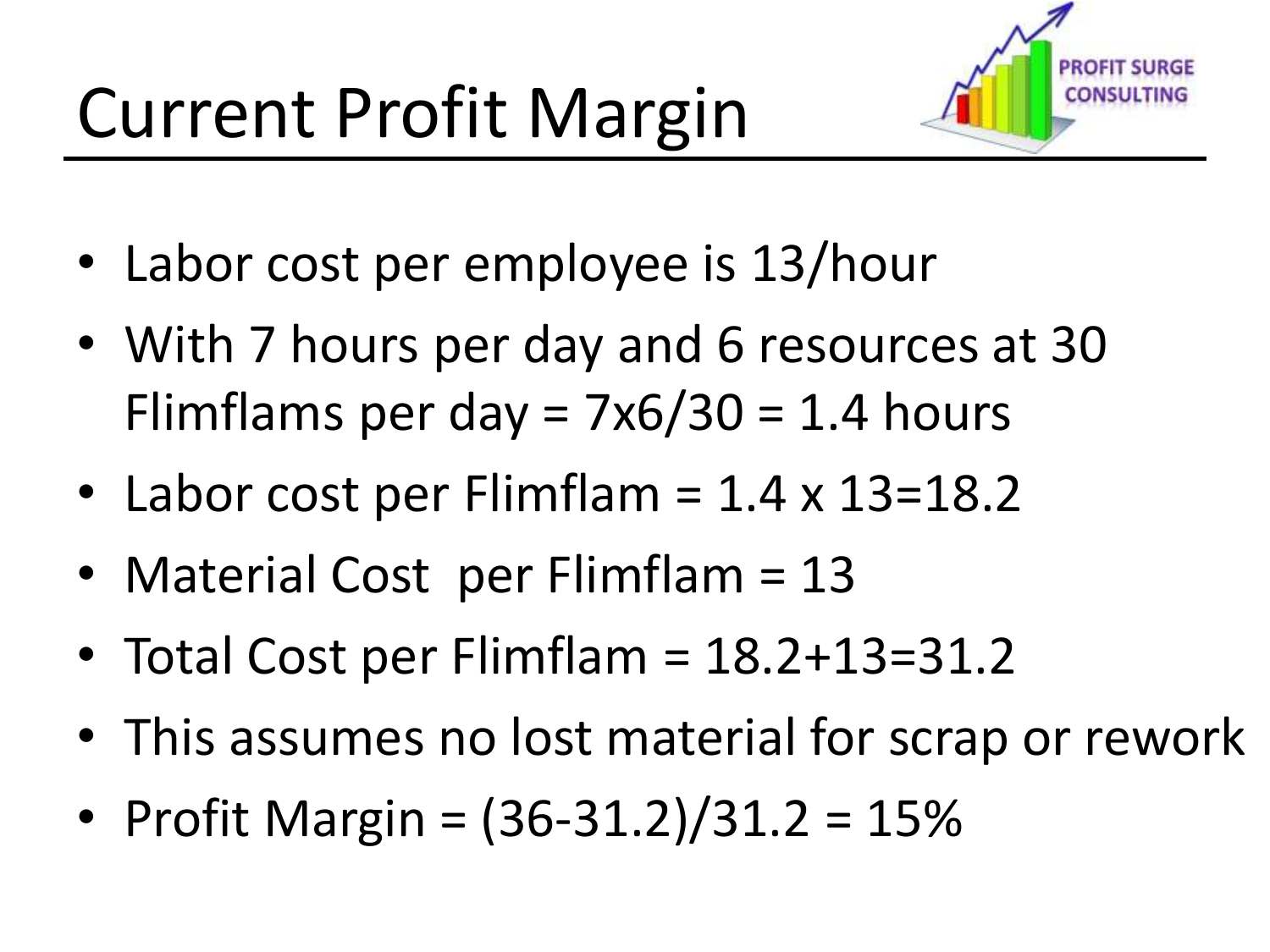

- Since the company goal is to regain the total market of 42 Flimflams per day the Future State needs to take into consideration these increased volumes
- 42 Flimflams per day make at Takt Time of 10 minutes per unit.
- Before going forward lets take a look at how the Current State VSM would look if we plugged in the Takt time of 10.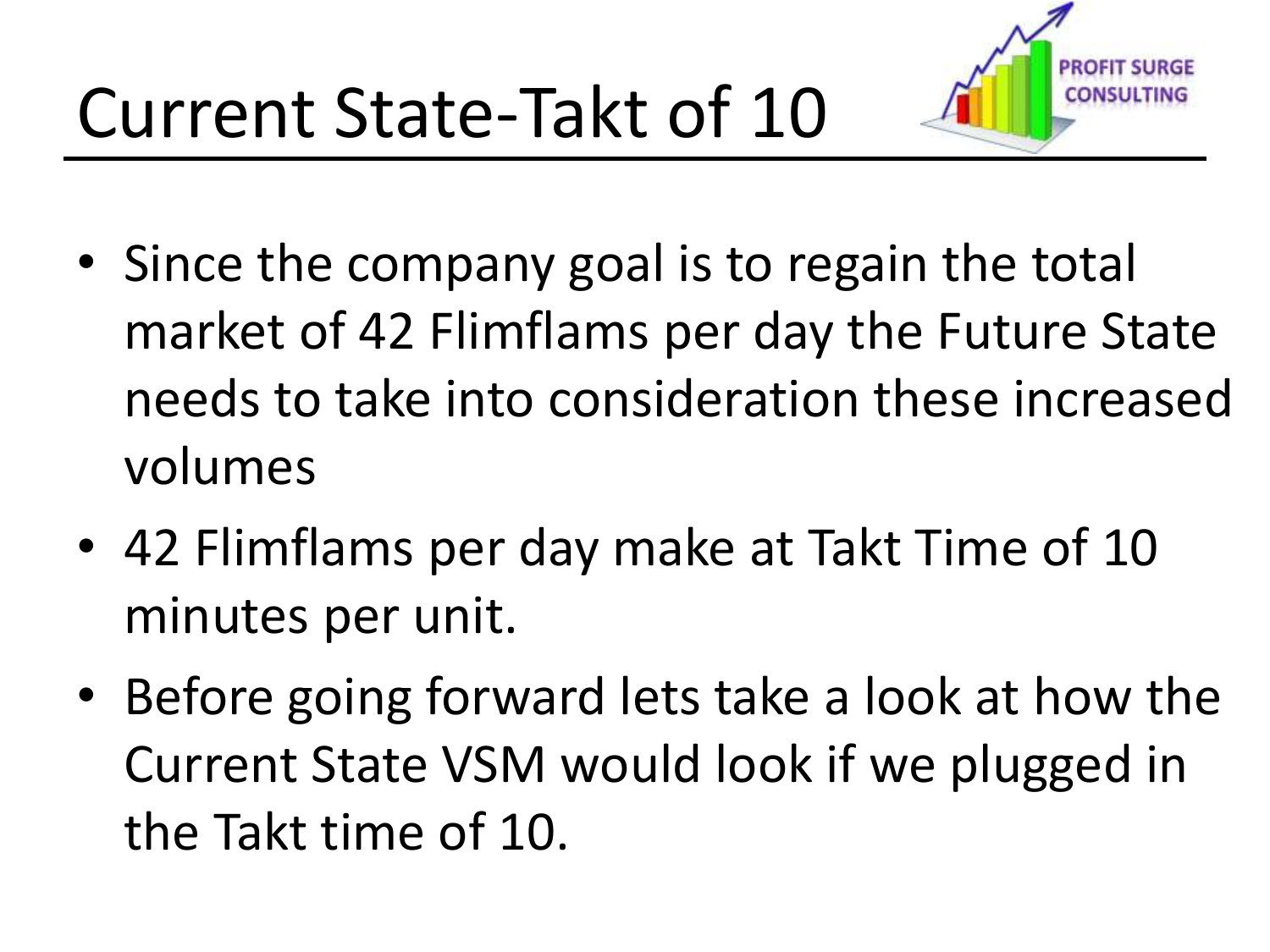

## Current State-Takt of 10



### **Notes:**

- $\triangleright$  The good news is that the calculated total resources, to meet the total market demand, are 6.1 and so almost equal to the current resources.
- $\triangleright$  The bad news is that these resources are needed at different work stations than they currently exist.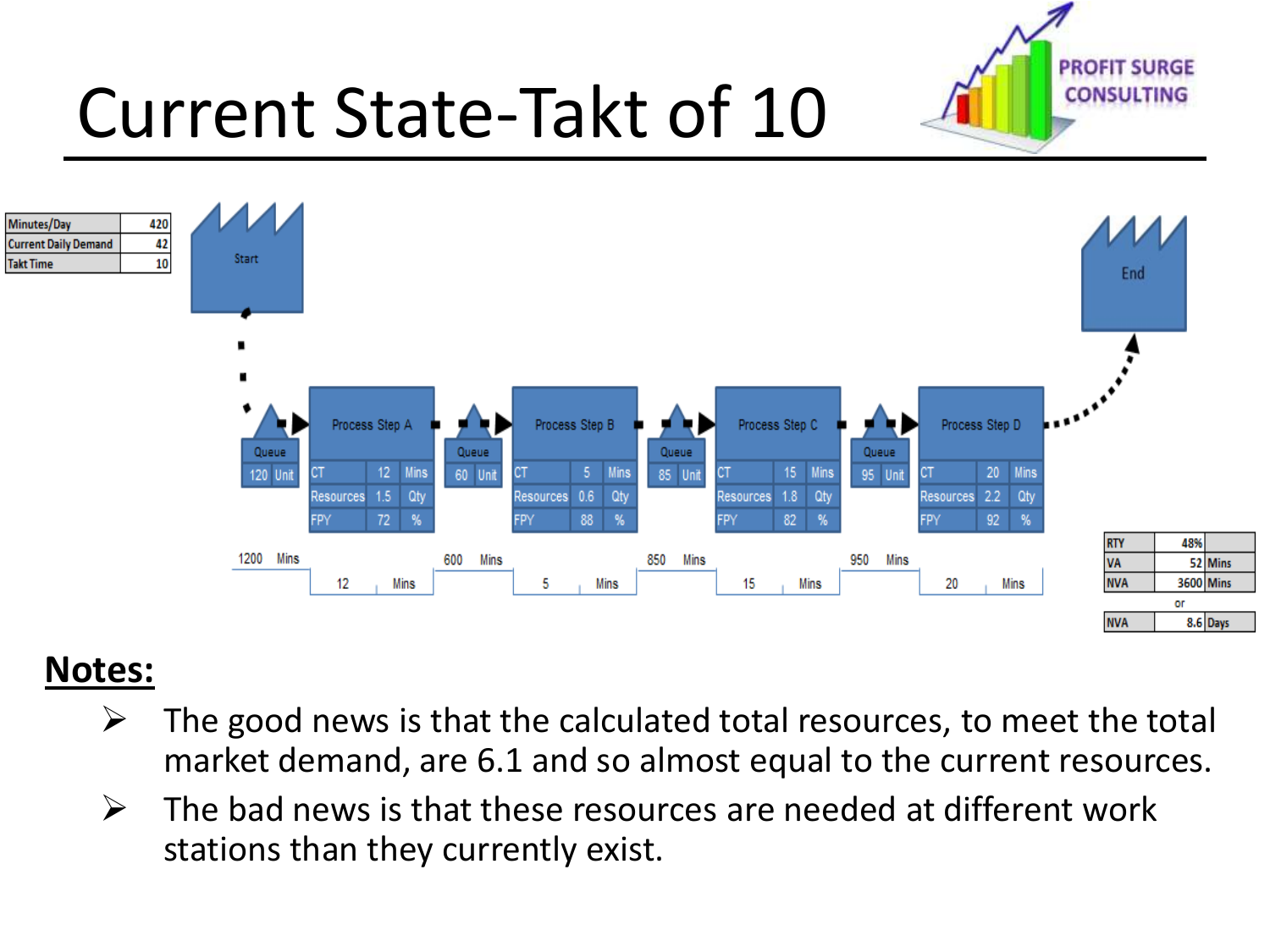## Potential Projects



**PROFIT SURGE CONSULTING**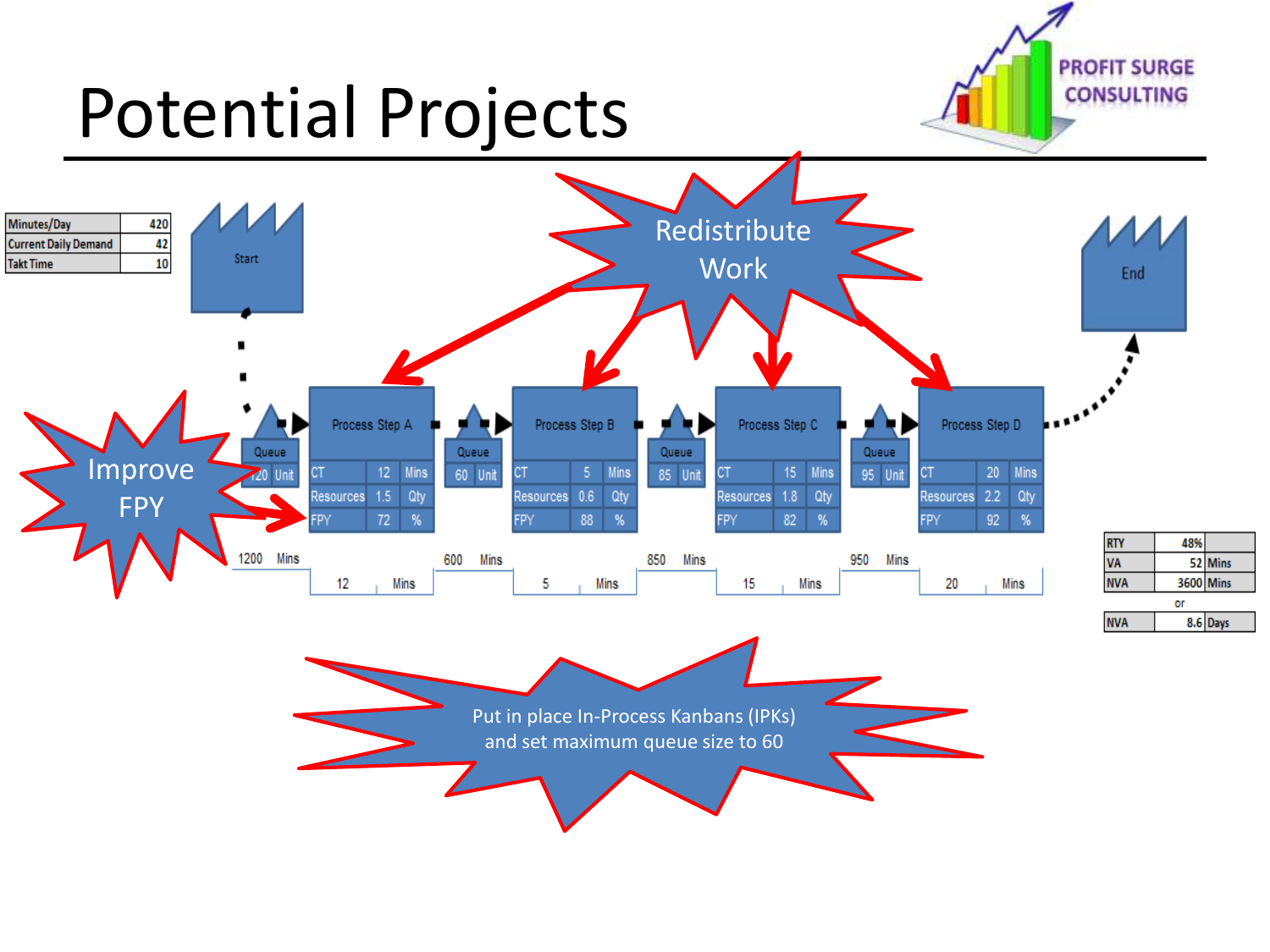**PROFIT SURGE CONSULTING** 

## Potential Future State VSM4



### **Notes:**

 $\triangleright$  This potential Future State VSM now shows total labor requirement of 5.8 people and a lead-time of 5.7 day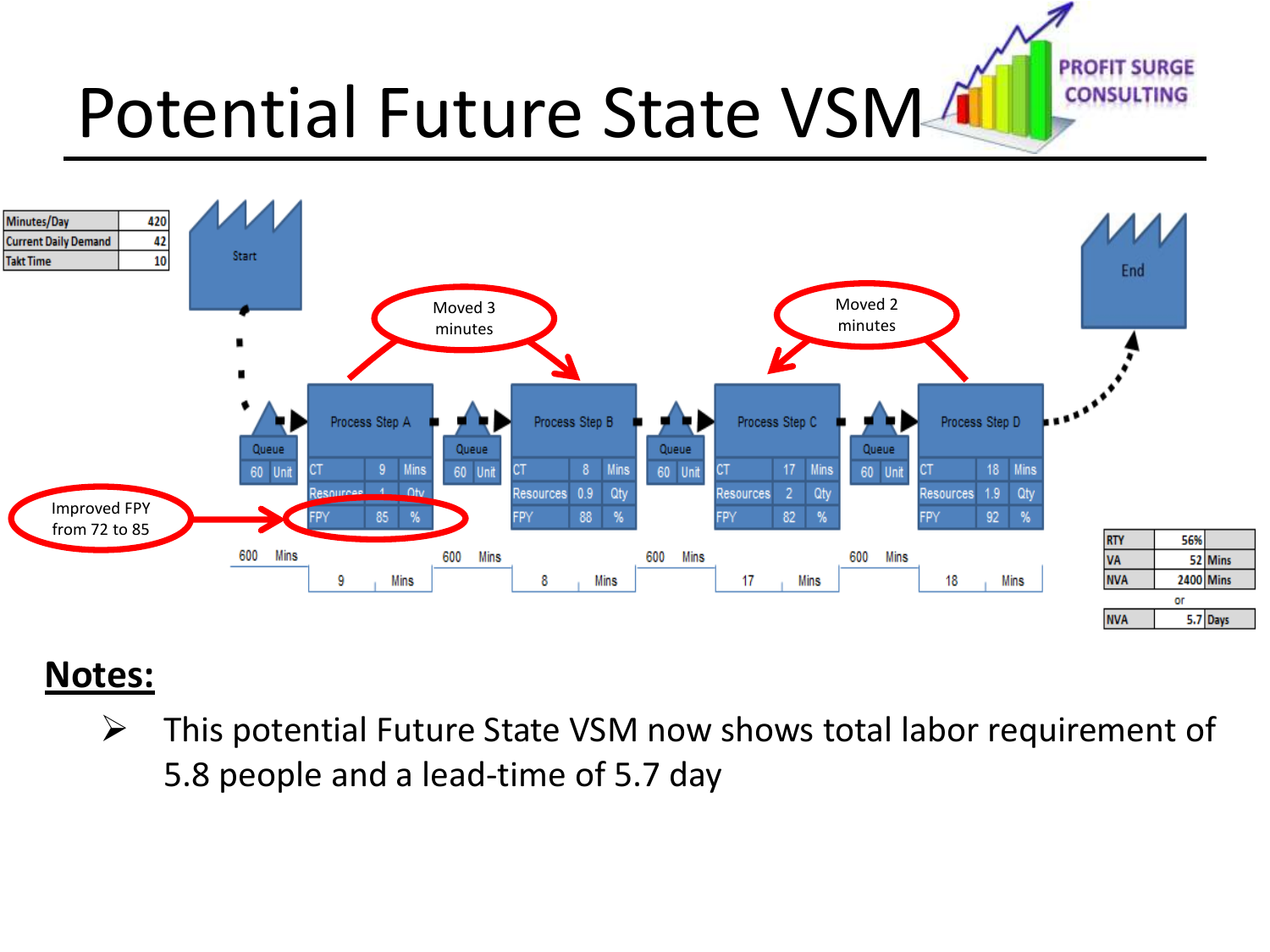

(please note red from goals set earlier)

- Labor cost per employee is 13/hour
- With 7 hours per day and 6 resources at **42** Flimflams per day =  $7x6/42 = 1$  hour
- Labor cost per Flimflam  $= 1 \times 13 = 13$
- Material Cost per Flimflam = 13
- Total Cost per Flimflam = 13+13=26
- This assumes no lost material for scrap or rework
- Profit Margin =  $(30-26)/26 = 15%$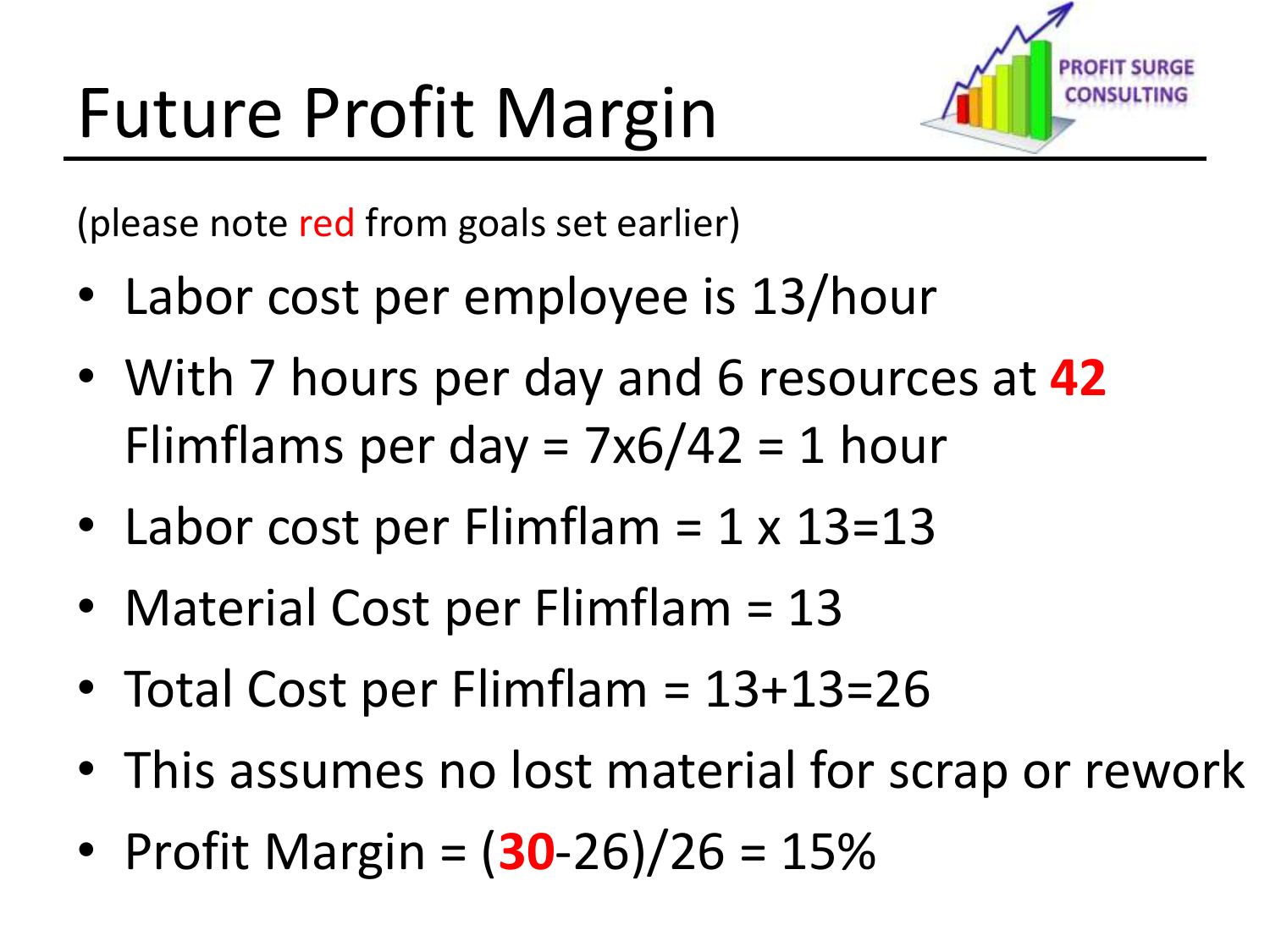

- This potential Future State will meet the goals of 42 Flimflams per day and an 8 day lead-time.
- It will also meet the product price reduction to 30 while maintaining the profit margin.
- The type of projects selected need to be realistic. An experienced operations and supply chain project manager needs to facilitate project selection so that the Future State is achievable.
- Before any projects are started their expected results need to be plugged into a Future State map to confirm that company goals will be met.